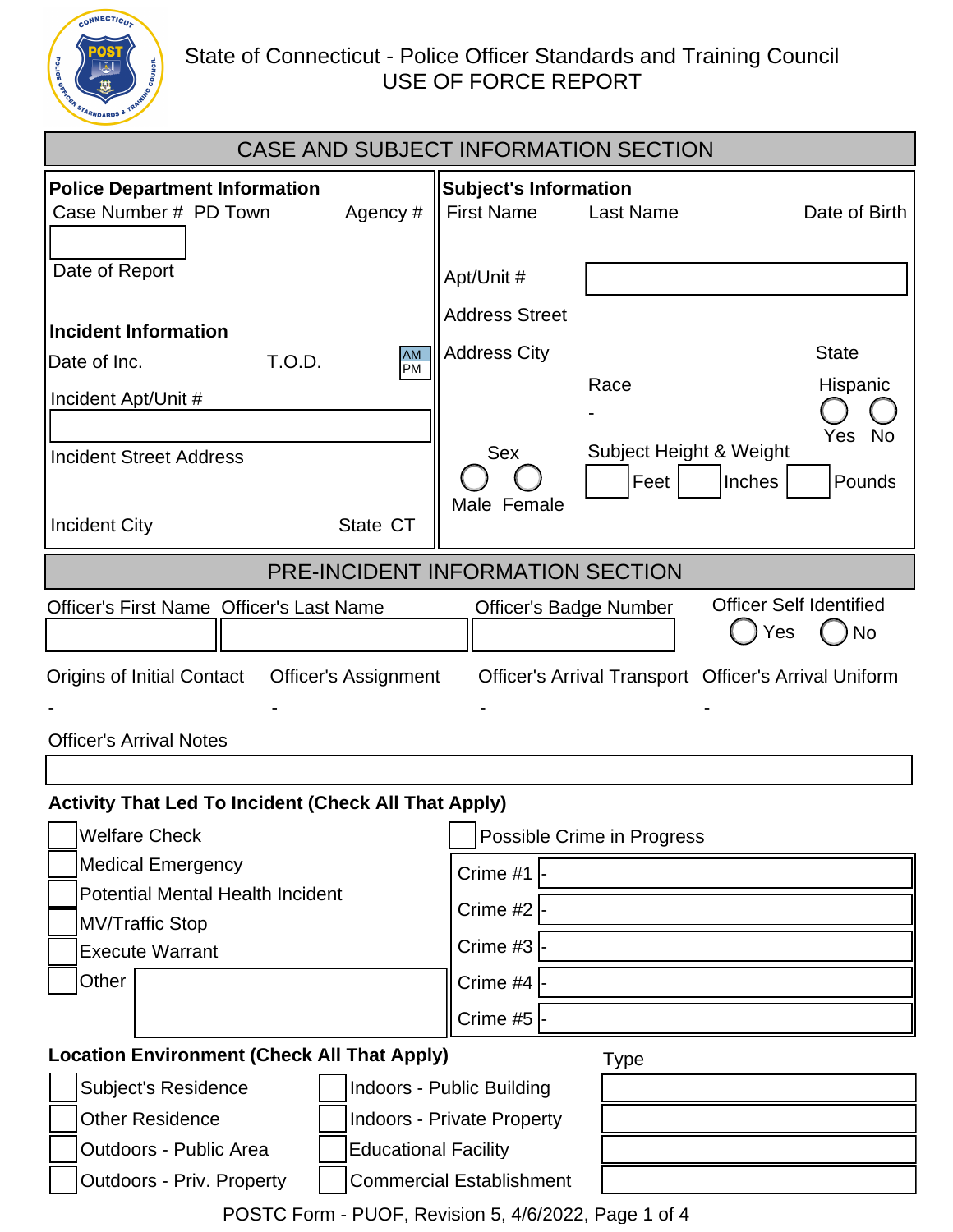| OFFICER ASSESSMENT OF SCENE AND SITUATION SECTION                             |                                  |  |  |  |
|-------------------------------------------------------------------------------|----------------------------------|--|--|--|
| <b>Officer's Initial Perception of Subject (Check All That Apply)</b>         |                                  |  |  |  |
| Non-Aggressive                                                                | Actively Aggressive (Verbal)     |  |  |  |
| <b>Previous Hostility Toward LEO</b>                                          | Actively Aggressive (Physical)   |  |  |  |
| Possibly Under the Influence                                                  | Armed with                       |  |  |  |
| <b>Emotionally Disturbed</b>                                                  | Other                            |  |  |  |
| Subject's Initial Resistance Resulting in Use of Force (Check All That Apply) |                                  |  |  |  |
| Threat/Hostile                                                                | <b>Fighting Stance/Combative</b> |  |  |  |
| Dead Weight/Non-Compliant                                                     | Threatening Use of Force         |  |  |  |
| Fleeing                                                                       | <b>Un-Armed Assault</b>          |  |  |  |
| Suicidal                                                                      | <b>Armed Assault with</b>        |  |  |  |
| Other                                                                         |                                  |  |  |  |
|                                                                               |                                  |  |  |  |

## APPLICATION OF FORCE NARRATIVE SECTION

Use of Force Warning Provided to the Subject?

| <b>OFFICER'S ACTIONS</b> |                         |                       |                      |  | SUBJECT'S ACTIONS |                                       |                    |
|--------------------------|-------------------------|-----------------------|----------------------|--|-------------------|---------------------------------------|--------------------|
| #                        | <b>Control Category</b> | <b>Control Method</b> | Body                 |  | # of              | Response<br>Region Strikes   Category | Response<br>Method |
|                          |                         |                       | $\blacktriangledown$ |  |                   |                                       |                    |
|                          |                         |                       |                      |  |                   |                                       |                    |
|                          |                         |                       |                      |  |                   |                                       |                    |
|                          |                         |                       |                      |  |                   |                                       |                    |
| 5                        |                         |                       |                      |  |                   |                                       |                    |
| 6                        |                         |                       |                      |  |                   |                                       |                    |
|                          |                         |                       |                      |  |                   |                                       |                    |
| 8                        |                         |                       |                      |  |                   |                                       |                    |
|                          |                         |                       |                      |  |                   |                                       |                    |

| Use of CEW Details                                 |
|----------------------------------------------------|
| Serial # on CEW(s) Deployed                        |
| Serial # on Cartridge(s) Deployed                  |
| <b>Type of Cartridge</b>                           |
| # and Length of Display of Arc (sec.)              |
| # and Length of Drive-Stun Applications (sec.)     |
| # and Length After Probe Contact (sec.)            |
| #2<br>Time Between Applications (sec.)<br>#1<br>#3 |
| CEW was Downloaded by Whom?                        |
|                                                    |
|                                                    |



Body Regions Template

POSTC Form - PUOF, Revision 5, 4/6/2022, Page 2 of 4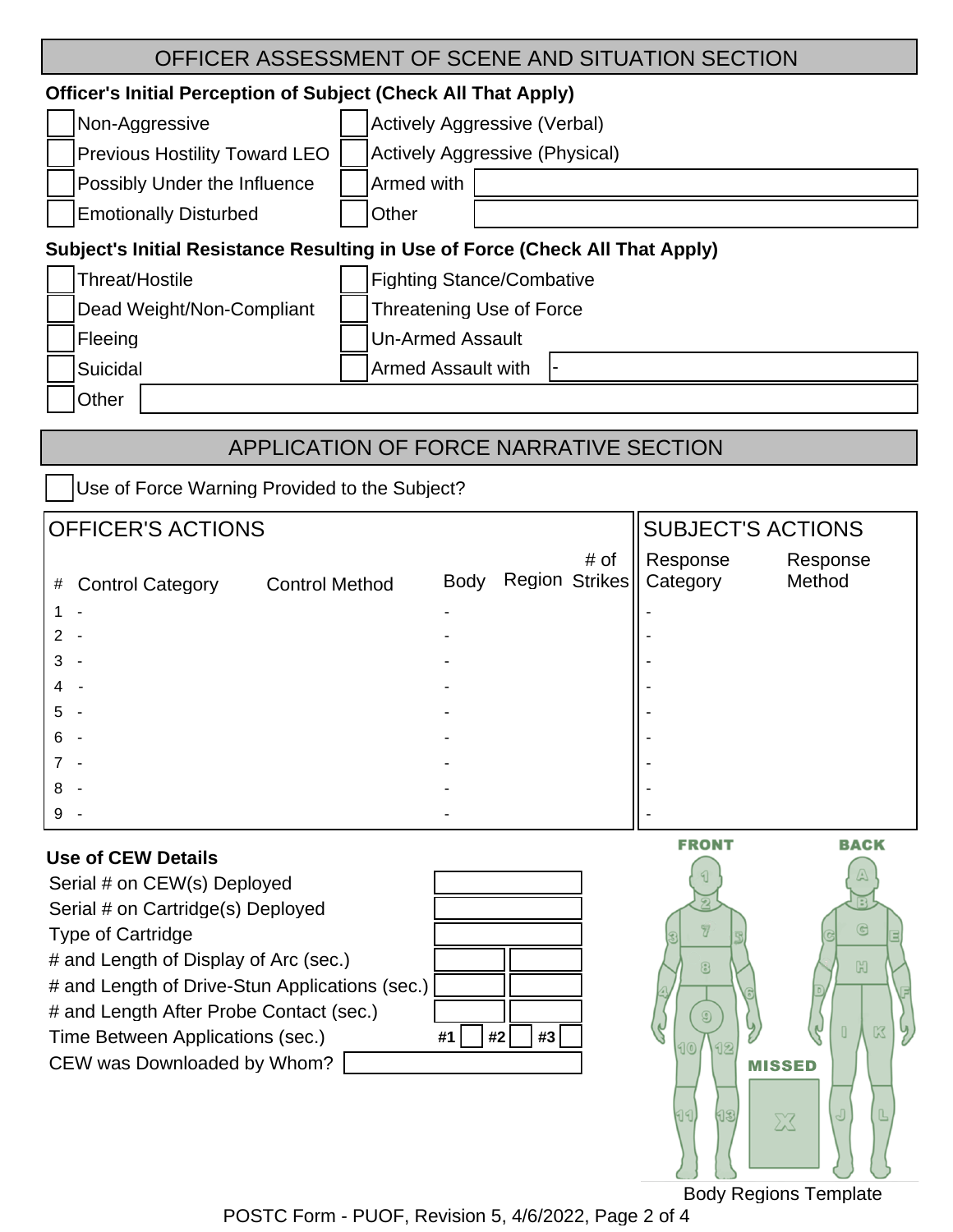| <b>Use of OC Spray Details</b>                                          | N/A<br><b>No</b><br><b>Yes</b>                  |  |
|-------------------------------------------------------------------------|-------------------------------------------------|--|
| Subject Permitted to De-contaminate After Transport? (                  |                                                 |  |
| <b>Medical Treatment Required?</b>                                      |                                                 |  |
| Was OC Spray Effective?                                                 |                                                 |  |
| Number of OC Spray Applications                                         |                                                 |  |
| <b>Use of K-9 Details</b>                                               |                                                 |  |
| K-9 Handler First Name K-9 Handler Last Name                            | Officer Badge #                                 |  |
|                                                                         |                                                 |  |
| K-9's Name K-9's Badge #                                                |                                                 |  |
|                                                                         |                                                 |  |
| <b>POST - INCIDENT INFORMATION SECTION</b>                              |                                                 |  |
| <b>OFFICER Injuries (Check All that Apply)</b>                          | <b>SUBJECT Injuries (Check All that Apply)</b>  |  |
| None                                                                    | None                                            |  |
| <b>Officer Complaint of Pain</b>                                        | <b>Subject Complaint of Pain</b>                |  |
| <b>Officer Contusion/Bruise</b>                                         | <b>Subject Contusion/Bruise</b>                 |  |
| <b>Officer Abrasion/Laceration</b>                                      | Subject Abrasion/Laceration                     |  |
| <b>Officer Blunt Trauma/Concussion</b>                                  | <b>Subject Blunt Trauma/Concussion</b>          |  |
| <b>Officer Fracture/Dislocation</b>                                     | <b>Subject Fracture/Dislocation</b>             |  |
| <b>Officer Chest Pains</b>                                              | <b>Subject Chest Pains</b>                      |  |
| <b>Officer Breathing Difficulty</b>                                     | <b>Subject Breathing Difficulty</b>             |  |
| <b>Officer Probe Puncture Only</b><br><b>Subject Probe Pucture Only</b> |                                                 |  |
| <b>Officer Gunshot</b>                                                  | <b>Subject Gunshot</b>                          |  |
| <b>Officer Death</b>                                                    | <b>Subject Death</b>                            |  |
| Unknown                                                                 | Unknown                                         |  |
| Other                                                                   | Other                                           |  |
| <b>Checked by Medical?</b>                                              |                                                 |  |
| Refusal<br>N/A<br>Yes                                                   | Refusal<br>N/A<br>Yes                           |  |
| <b>Transported to Hospital?</b>                                         |                                                 |  |
| Yes                                                                     | Yes                                             |  |
| <b>INCIDENT ANALYSIS AND SUMMARY SECTION</b>                            |                                                 |  |
| <b>Was Supervisor Notified?</b>                                         | <b>Was Supervisor at the Scene?</b>             |  |
| N/A<br>Time of Notification<br><b>No</b><br>Yes                         | AM<br>PM<br>N/A<br><b>No</b><br>Yes             |  |
| <b>Supervisor's First Name</b><br><b>Supervisor's Last Name</b>         | Supervisor's Badge #                            |  |
|                                                                         |                                                 |  |
| Video Footage Available?                                                | <b>Body Worn</b><br>Video Footage Type?         |  |
| (Hold Control Button for Multi-Selection)<br>Yes<br><b>No</b>           | <b>Cell Phone</b><br><b>Commercial Building</b> |  |
|                                                                         | <b>Motor Vehicle</b>                            |  |

POSTC Form - PUOF, Revision 5, 4/6/2022, Page 3 of 4